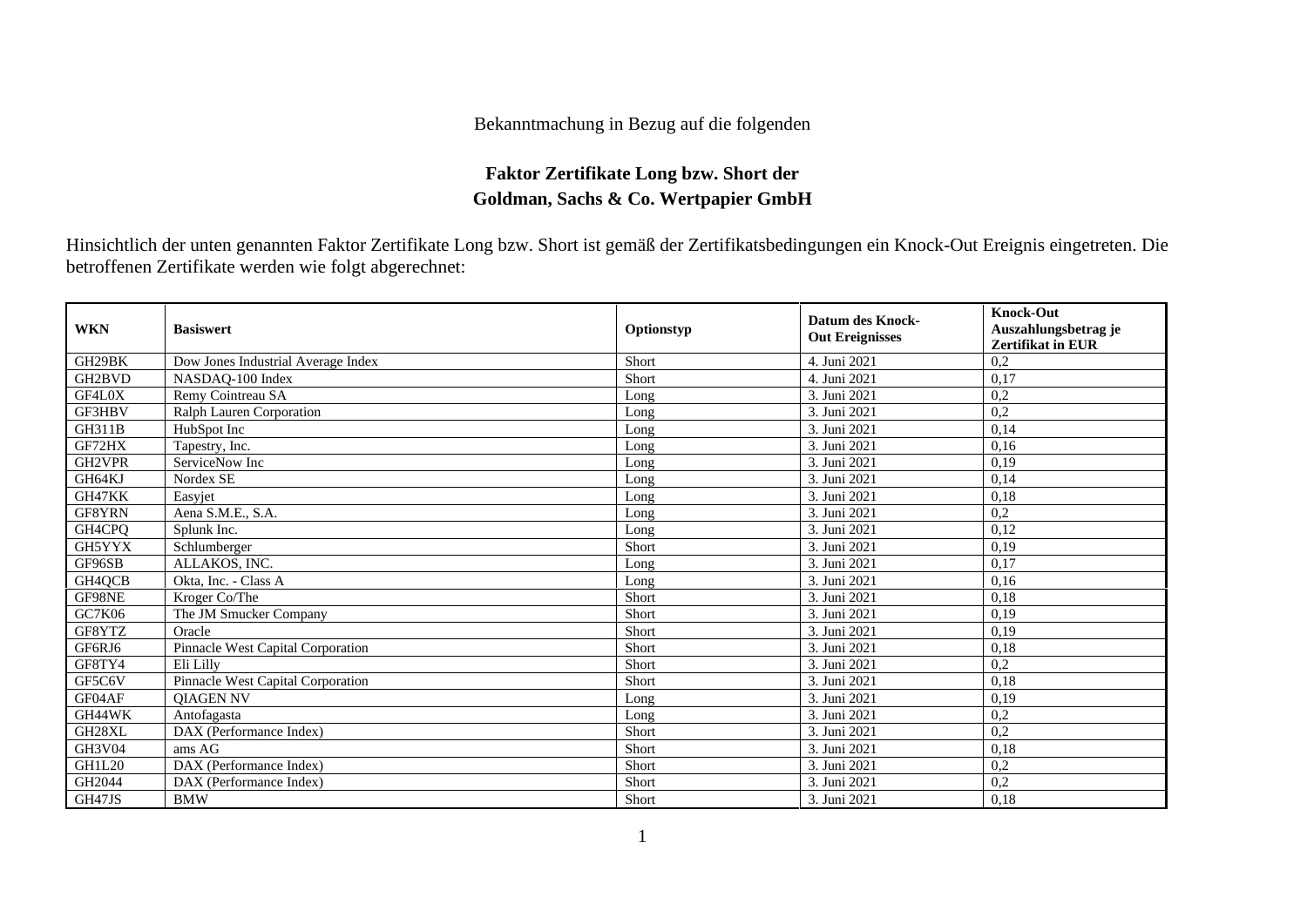| <b>WKN</b>                       | <b>Basiswert</b>                   | Optionstyp | <b>Datum des Knock-</b><br><b>Out Ereignisses</b> | <b>Knock-Out</b><br>Auszahlungsbetrag je<br><b>Zertifikat in EUR</b> |
|----------------------------------|------------------------------------|------------|---------------------------------------------------|----------------------------------------------------------------------|
| GH311G                           | Deutsche Bank                      | Short      | 3. Juni 2021                                      | 0,2                                                                  |
| GH <sub>2</sub> A <sub>3</sub> A | <b>OMV</b>                         | Short      | 3. Juni 2021                                      | 0,18                                                                 |
| GF9J5K                           | DAX (Performance Index)            | Short      | 3. Juni 2021                                      | 0,19                                                                 |
| GF8JJA                           | <b>Banco Santander</b>             | Short      | 3. Juni 2021                                      | 0,19                                                                 |
| GF6RR4                           | <b>Fresenius Medical Care</b>      | Short      | 3. Juni 2021                                      | 0,18                                                                 |
| GC751J                           | Enel                               | Long       | 3. Juni 2021                                      | 0.18                                                                 |
| GF84VG                           | MarketAxess Holdings Inc.          | Long       | 3. Juni 2021                                      | 0,19                                                                 |
| GF6J7X                           | General Motors Co                  | Short      | 3. Juni 2021                                      | 0,16                                                                 |
| GH1GP8                           | $\overline{Z}$ alando              | Short      | 4. Juni 2021                                      | 0,17                                                                 |
| <b>GF0NYF</b>                    | Platinum                           | Long       | 4. Juni 2021                                      | 0,16                                                                 |
| GH64KG                           | Nordex SE                          | Long       | 4. Juni 2021                                      | 0.16                                                                 |
| <b>GH5NFE</b>                    | Nordex SE                          | Long       | 4. Juni 2021                                      | 0,19                                                                 |
| GH5TYY                           | Nordex SE                          | Long       | 4. Juni 2021                                      | 0,18                                                                 |
| GF9LN3                           | CTS Eventim AG & Co. KGaA          | Short      | 4. Juni 2021                                      | 0,17                                                                 |
| GF8YNC                           | Hochtief                           | Long       | 4. Juni 2021                                      | 0,16                                                                 |
| GH61LS                           | BioNTech SE - ADR                  | Short      | 4. Juni 2021                                      | 0,18                                                                 |
| GH2633                           | S&P $500(r)$ Index                 | Short      | 4. Juni 2021                                      | 0,19                                                                 |
| GH5YXY                           | <b>BioNTech SE - ADR</b>           | Short      | 4. Juni 2021                                      | 0,2                                                                  |
| GH2C2L                           | Dow Jones Industrial Average Index | Short      | 4. Juni 2021                                      | 0,19                                                                 |
| <b>GH1WMM</b>                    | Exxon Mobil                        | Short      | 4. Juni 2021                                      | 0,2                                                                  |
| GH5WM8                           | Twitter, Inc.                      | Short      | 4. Juni 2021                                      | 0,17                                                                 |
| <b>GH1BJC</b>                    | PayPal Holdings, Inc.              | Short      | 4. Juni 2021                                      | 0,19                                                                 |
| GF8JVD                           | Fortinet, Inc.                     | Short      | 4. Juni 2021                                      | 0,2                                                                  |
| GH29BP                           | Dow Jones Industrial Average Index | Short      | 4. Juni 2021                                      | 0,19                                                                 |
| <b>GH235A</b>                    | $S\&P 500(r)$ Index                | Short      | 4. Juni 2021                                      | 0.18                                                                 |
| GF89ZA                           | Williams Companies Inc             | Short      | 4. Juni 2021                                      | 0,19                                                                 |
| GF7YJ6                           | Eaton Corporation PLC              | Short      | 4. Juni 2021                                      | 0,18                                                                 |
| GF98DK                           | <b>IPG</b> Photonics Corporation   | Short      | 4. Juni 2021                                      | 0.18                                                                 |
| GF1AJZ                           | Juniper Networks, Inc.             | Short      | 4. Juni 2021                                      | 0,16                                                                 |
| GF8YXM                           | <b>Broadcom Limited</b>            | Short      | 4. Juni 2021                                      | 0,2                                                                  |
| GF7VPC                           | L3Harris Technologies, Inc.        | Short      | 4. Juni 2021                                      | 0,18                                                                 |
| GF8LM6                           | <b>Electronic Arts</b>             | Short      | 4. Juni 2021                                      | 0,19                                                                 |
| GH4QV1                           | Light, Sweet Crude Oil Future      | Short      | 4. Juni 2021                                      | 0,19                                                                 |
| GH4QQ3                           | Light, Sweet Crude Oil Future      | Short      | 4. Juni 2021                                      | 0,18                                                                 |
| GF9359                           | ARROWHEAD PHARMACEUTICALS, INC.    | Short      | 4. Juni 2021                                      | 0,19                                                                 |
| GH6XTR                           | BioNTech SE - ADR                  | Short      | 4. Juni 2021                                      | 0,18                                                                 |
| GH4SZW                           | <b>OMV</b>                         | Short      | 4. Juni 2021                                      | 0,2                                                                  |
| GH2BRM                           | DAX (Performance Index)            | Short      | 4. Juni 2021                                      | 0,2                                                                  |